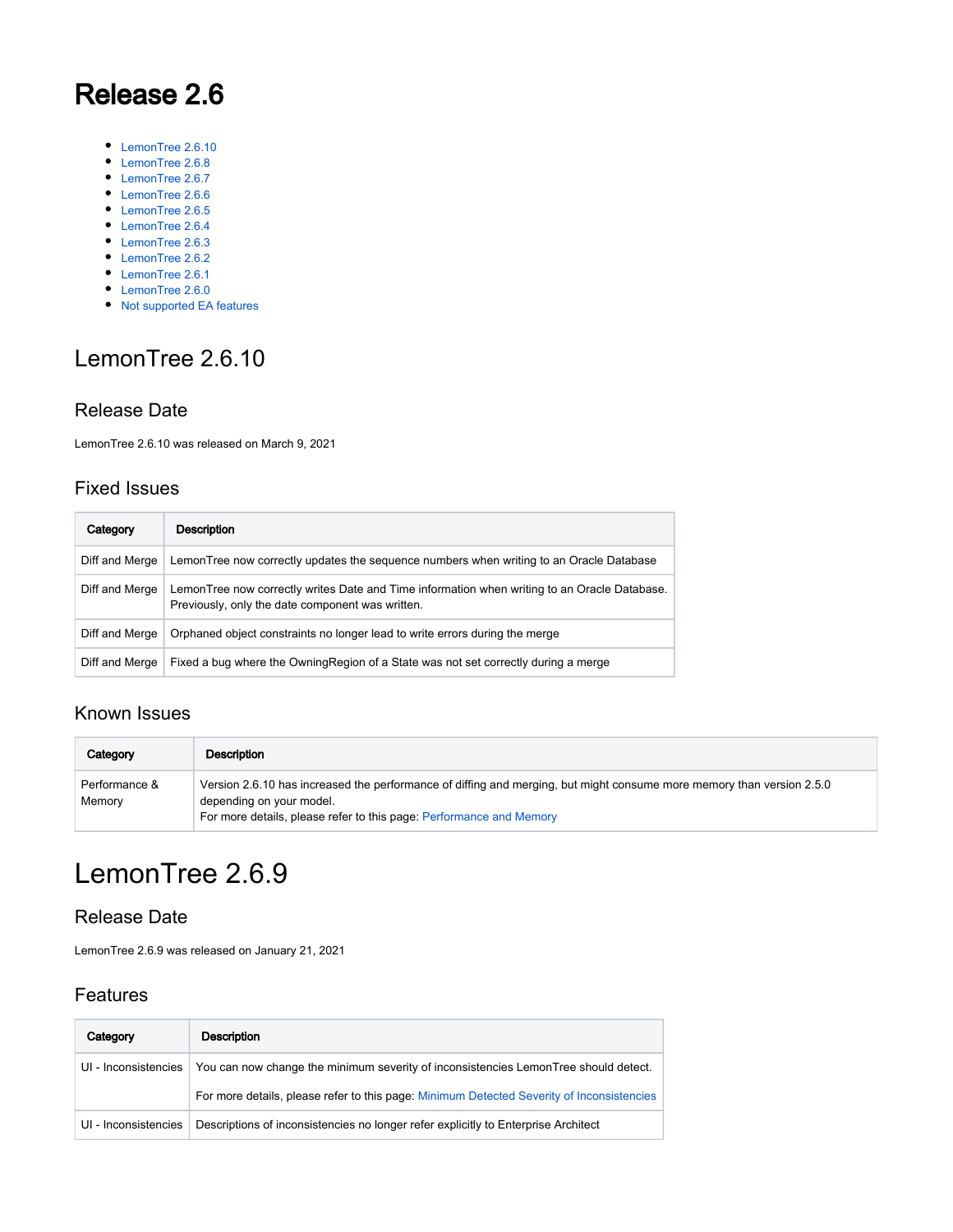| UI - Dark Mode | Dark mode now uses colors which can be more easily differentiated                      |
|----------------|----------------------------------------------------------------------------------------|
| Web - MMS      | Selecting a base project automatically sets the projects for A and B to the same value |
| Web - MMS      | The branch selection field is now searchable                                           |

### Fixed Issues

| Category                  | <b>Description</b>                                                                                                                                                                                                 |
|---------------------------|--------------------------------------------------------------------------------------------------------------------------------------------------------------------------------------------------------------------|
| Diff and<br>Merge         | Notes attached to components were previously written into the merge file incorrectly, even though the merge preview showed the correct<br>output. This has been resolved                                           |
| Diff and<br>Merge         | Inconsistencies in the HasCompositeDiagram are resolved during write                                                                                                                                               |
| Diff and<br>Merge         | Default xref entries of inputpins are no longer written if they weren't there before                                                                                                                               |
| Diff and<br>Merge         | Improved error message shown when a merge would result in duplicate identifiers                                                                                                                                    |
| UI - General              | The icon for states has been corrected                                                                                                                                                                             |
| UI - Merge<br>Preview     | Elements hidden in the merge preview because of changes in the z-order are now properly visualized                                                                                                                 |
| $UI -$<br>Licensing       | Operations started without a valid license now continue when a license has been applied                                                                                                                            |
| $UI -$<br>Licensing       | The error message shown when applying a perpetual license after the maintenance period has been improved                                                                                                           |
| <b>VCS</b><br>Integration | The LemonTree Starter no longer tries inflates the target file                                                                                                                                                     |
| <b>VCS</b><br>Integration | The LemonTree Starter now checks if the target file is an LFS pointer, and will convert the written result file into an LFS pointer (by<br>moving the actual result file into the LFS storage) if this is the case |
| Web - MMS                 | Erroneously reported IndexOutOfRangeExceptions have been removed                                                                                                                                                   |

# Known Issues

| Category                | Description                                                                                                                                                                                                             |
|-------------------------|-------------------------------------------------------------------------------------------------------------------------------------------------------------------------------------------------------------------------|
| Performance &<br>Memory | Version 2.6.9 has increased the performance of diffing and merging, but might consume more memory than version 2.5.0<br>depending on your model.<br>For more details, please refer to this page: Performance and Memory |

# <span id="page-1-0"></span>LemonTree 2.6.8

LemonTree is an internal-only release.

# <span id="page-1-1"></span>LemonTree 2.6.7

LemonTree is an internal-only release.

# <span id="page-1-2"></span>LemonTree 2.6.6

Release Date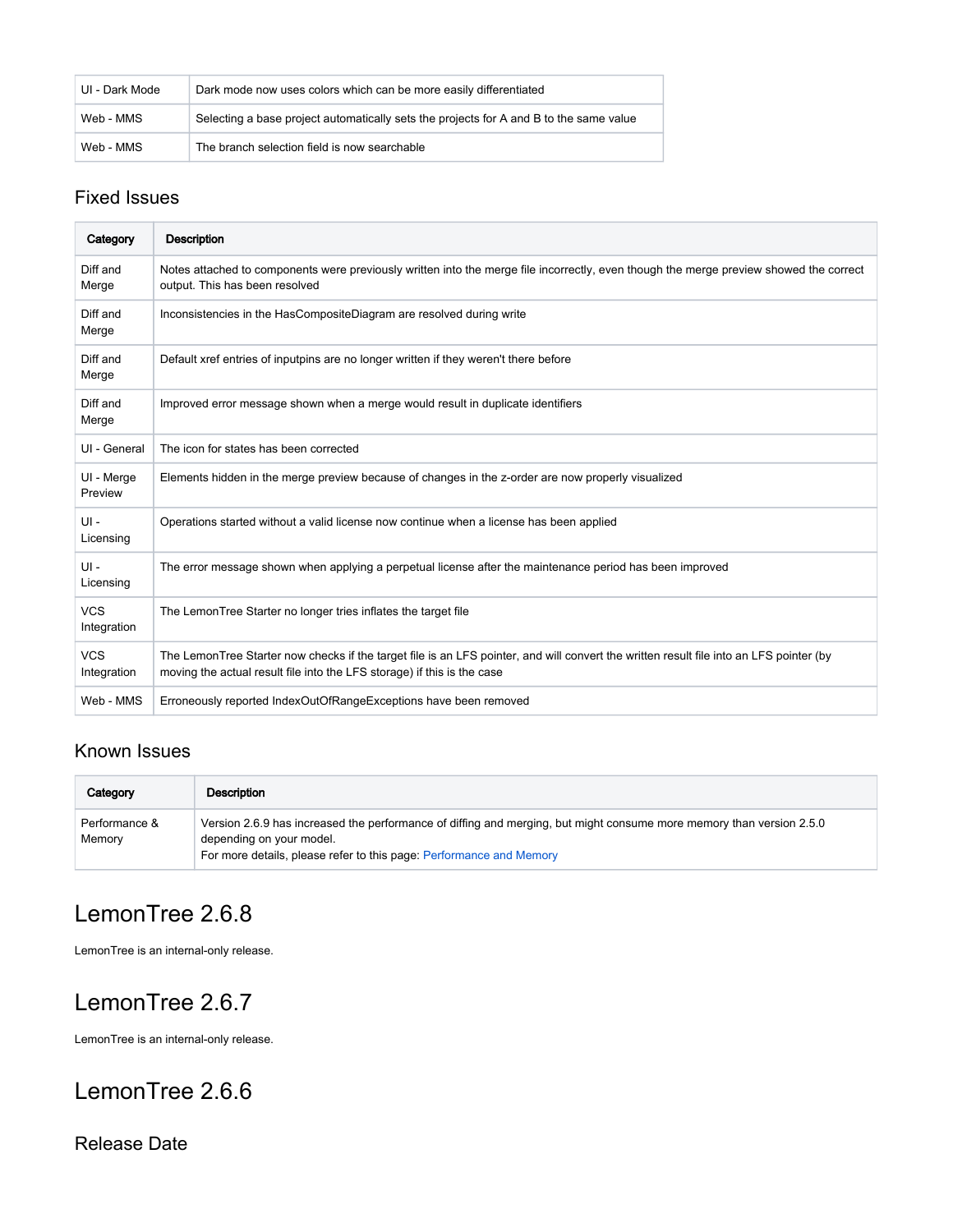### Features

| Category                      | Description                                                                                                                                                                                                                                        |
|-------------------------------|----------------------------------------------------------------------------------------------------------------------------------------------------------------------------------------------------------------------------------------------------|
| $UI -$<br>General             | The color scheme has been updated to fit with the new corporate identity. This also includes a general touch-up of the design of the UI<br>(such as rounded corners for buttons)                                                                   |
| $UI -$<br>General             | The dark-mode (tied to your operating system settings) now affects the entire LemonTree UI (excluding the visualization of diagrams).<br>There are still some minor issues related to the coloring, which will be resolved in an upcoming version. |
| $UI -$<br>Inconsiste<br>ncies | The inconsistency warning now has a link to the corresponding help page                                                                                                                                                                            |
| $UI -$<br>Property<br>Viewer  | HTML Previews now correctly color-code the displayed changes                                                                                                                                                                                       |
| $UI -$<br>Review              | Marking a grouping element as reviewed now also marks all the sub-elements as reviewed. An additional button next to the respective<br>filter textbox can be used mark all elements matched by the current filter as reviewed/unreviewed           |
| Web -<br><b>MMS</b>           | Diagrams and accompanying features are now disabled in this edition to free up space in the UI until they are supported.                                                                                                                           |
| Web -<br><b>MMS</b>           | The Model Information shows more details on the diffed project/branch                                                                                                                                                                              |
| Web -<br><b>MMS</b>           | The icons shown for the loaded models are now more accurate                                                                                                                                                                                        |
| Web -<br><b>MMS</b>           | Properties containing arrays of arrays no longer lead to crashes                                                                                                                                                                                   |

### Fixed Issues

| Category             | Description                                                                             |
|----------------------|-----------------------------------------------------------------------------------------|
| Startup              | LemonTree no longer crashes when started from a "Taskbar Pin"                           |
| UI - Inconsistencies | The text of the "Copy to Clipboard" button in the inconsistencies details               |
| UI - Property Viewer | Spaces entered/copied into Tagged Value Notes are no longer persisted as question marks |

# Known Issues

| Category                | Description                                                                                                                                                                                                             |
|-------------------------|-------------------------------------------------------------------------------------------------------------------------------------------------------------------------------------------------------------------------|
| Performance &<br>Memory | Version 2.6.6 has increased the performance of diffing and merging, but might consume more memory than version 2.5.0<br>depending on your model.<br>For more details, please refer to this page: Performance and Memory |

# <span id="page-2-0"></span>LemonTree 2.6.5

### Release Date

LemonTree 2.6.5 was released on September 18, 2020

## Features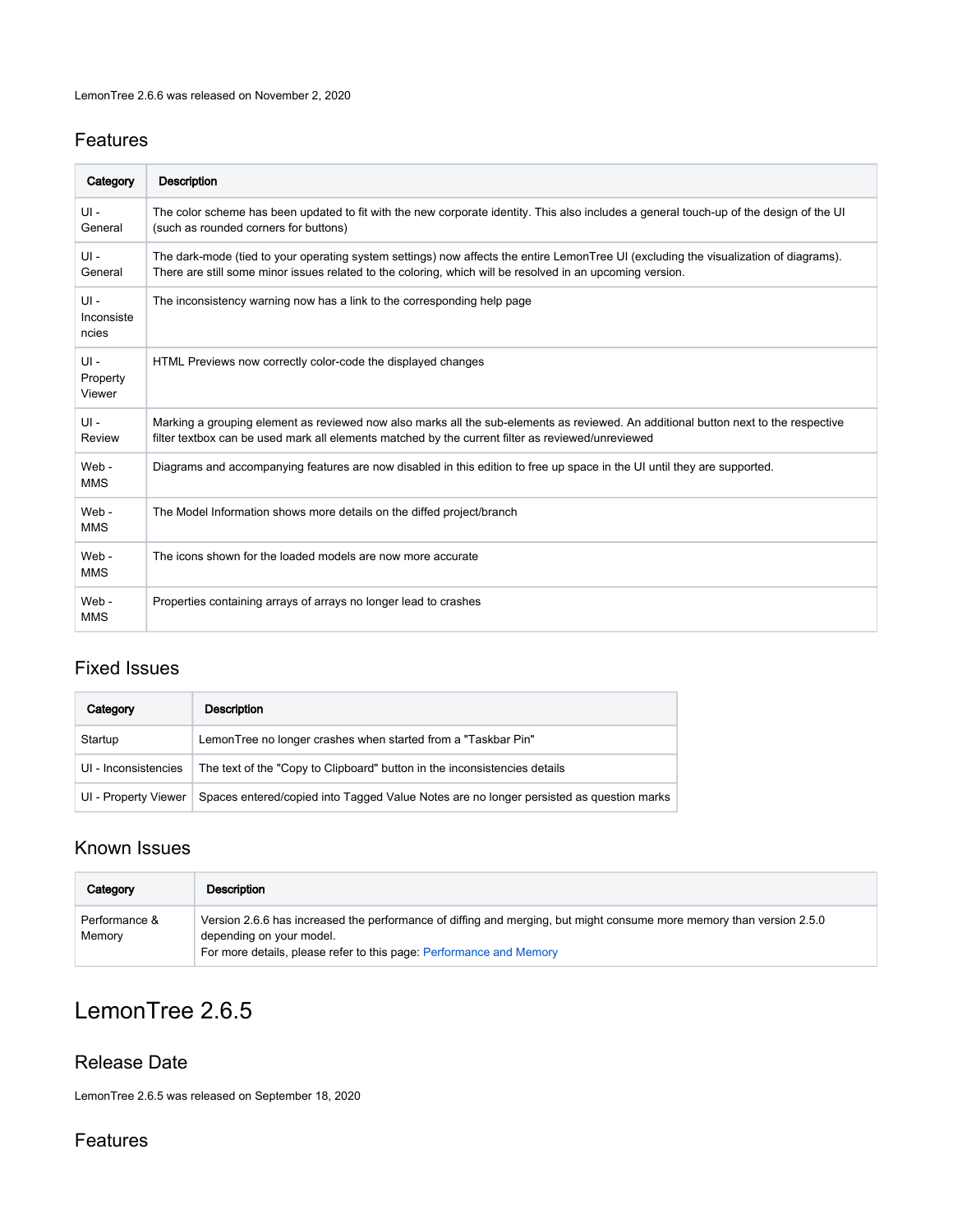| Category             | Description                                                                                                                                                                                    |
|----------------------|------------------------------------------------------------------------------------------------------------------------------------------------------------------------------------------------|
| UI - Property Viewer | Diffs between linked documents now show the contents of the linked documents instead of the Base64 encoded string.<br>This feature will be further enhanced in upcoming versions of LemonTree. |
| UI - Diagram Viewer  | Virtualized Connector are now visualized as they are shown in EA                                                                                                                               |

## Fixed Issues

| Category          | Description                                                                                                                                                                                                           |
|-------------------|-----------------------------------------------------------------------------------------------------------------------------------------------------------------------------------------------------------------------|
| Diff and<br>Merge | Multiplicity of elements on diagrams is now diffed. This is an EA-exlusive feature which is unrelated with the multiplicity of specific UML<br>elements, which is represented by lowerbound and upperbound properties |
| Diff and<br>Merge | Copy-Pasting (part of) the content of a tagged value note no longer leads to the addition of a <font> tag.</font>                                                                                                     |
| Diff and<br>Merge | The properties "Return Array" and "Fixed Value" are now diffed and merged                                                                                                                                             |

# Known Issues

| Category                | Description                                                                                                                                                                                                             |
|-------------------------|-------------------------------------------------------------------------------------------------------------------------------------------------------------------------------------------------------------------------|
| Performance &<br>Memory | Version 2.6.5 has increased the performance of diffing and merging, but might consume more memory than version 2.5.0<br>depending on your model.<br>For more details, please refer to this page: Performance and Memory |

# <span id="page-3-0"></span>LemonTree 2.6.4

### Release Date

LemonTree 2.6.4 was released on August 7, 2020

#### Features

| Category            | <b>Description</b>                                                                                                                                                                                                            |
|---------------------|-------------------------------------------------------------------------------------------------------------------------------------------------------------------------------------------------------------------------------|
| UI - Diagram Viewer | Attributes and Operations are now colored according to their diff state                                                                                                                                                       |
| UI - Filtering      | You can now filter for elements/diagrams which have been modified differently both in A and B.<br>The keyword to use for this functionality is <i>ChangeType: ModifiedBoth</i> .                                              |
| Diff and Merge      | Changed Z-Order of diagram objects is not detected as a difference in Class Diagrams/State Machines<br>This change has a potential impact on Performance. For more details, please refer to this page: Performance and Memory |
| Web - MMS           | Three-Way-Merge is now the default option in this edition                                                                                                                                                                     |
| Web - MMS           | MMS4 data can now be diffed                                                                                                                                                                                                   |
| Web - MMS           | TLS 1.0/1.1 can now be deactivated                                                                                                                                                                                            |

| Category |
|----------|
|----------|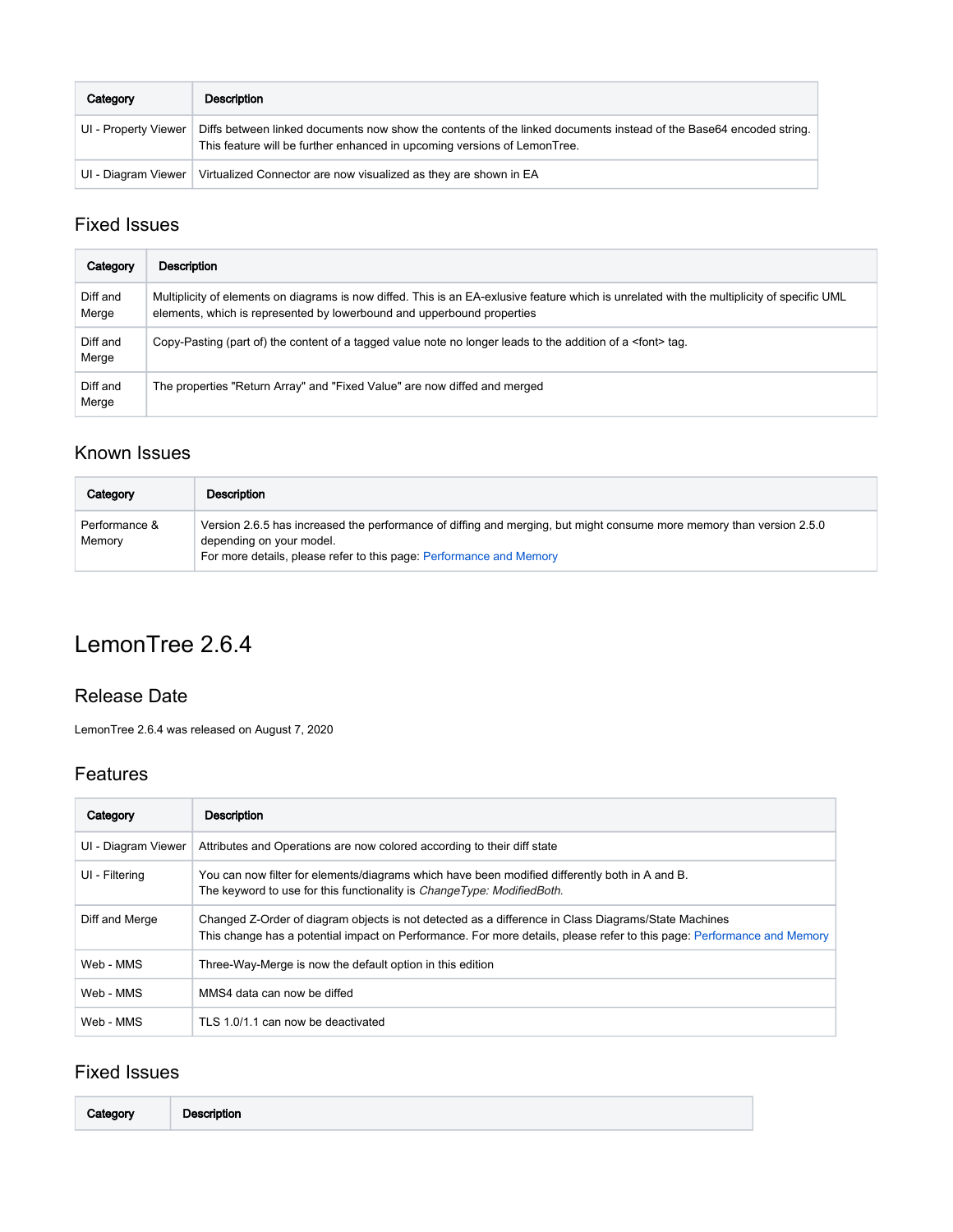| Diff and Merge         | Operation Parameter Profiles are no longer lost on Merge                                                                                                                                                                        |
|------------------------|---------------------------------------------------------------------------------------------------------------------------------------------------------------------------------------------------------------------------------|
| Diff and Merge         | The ModifiedDate of elements/diagrams which are new both in A and B can no longer be conflicted                                                                                                                                 |
| <b>Property Viewer</b> | Ampersand values are now correctly encoded when editing Tagged Value Notes                                                                                                                                                      |
| VCS Integration        | The LemonTree Starter no longer inflates input files directly in the repository, but in a temporary folder instead.<br>This should resolve errors of the type Encountered 1 file(s) that should have been pointers, but weren't |
| <b>VCS</b> Integration | Merging when starting a diff via console commands (for example in a git Integration) works again.                                                                                                                               |
| Web                    | Merging database models into an eap(x) file works again                                                                                                                                                                         |
| Web - MMS              | The branch lists are now correctly updated when switching the project                                                                                                                                                           |

| Category                | Description                                                                                                                                                                                                             |
|-------------------------|-------------------------------------------------------------------------------------------------------------------------------------------------------------------------------------------------------------------------|
| Performance &<br>Memory | Version 2.6.4 has increased the performance of diffing and merging, but might consume more memory than version 2.5.0<br>depending on your model.<br>For more details, please refer to this page: Performance and Memory |

# <span id="page-4-0"></span>LemonTree 2.6.3

### Release Date

LemonTree 2.6.3 was released on July 10, 2020

### Features

| Category                       | Description                                                                                                                                                                                                                    |
|--------------------------------|--------------------------------------------------------------------------------------------------------------------------------------------------------------------------------------------------------------------------------|
| Inconsisten<br>cies            | Duplicate Entries in the t diagramlinks are now reported as an inconsistency, as they can break the rendering of the diagram they belong<br>to.                                                                                |
|                                | These inconsistencies can be resolved by the Enterprise Architect Integrity Check.                                                                                                                                             |
| Property<br>Viewer             | The editor for multi-line properties now also provides the format editing options provided by Enterprise Architect                                                                                                             |
| Session                        | The layout of the New Session Dialog has been improved.                                                                                                                                                                        |
| Smart<br>Grouping              | Documents belonging to classes are no longer handled as grouping elements (now identical to the handling in the tree-view)                                                                                                     |
| $UI -$<br>Filtering            | Filtering no longer hides sub-elements of matching elements if they do not match the filter themselves. If you want the filter to work like it<br>did before, you can add the flag \$OnlyMatchingChildElements to your filter. |
| Web<br>Edition                 | There's a new guide to setup LemonTree Web Edition to use https. It is available here: HTTPS Configuration                                                                                                                     |
| Web<br>Edition -<br><b>MMS</b> | The Diff of MMS Data has been significantly improved. Currently unprocesssed data is displayed as tagged values.                                                                                                               |

| Category<br>$ -$ | <b>Description</b> |  |  |
|------------------|--------------------|--|--|
|------------------|--------------------|--|--|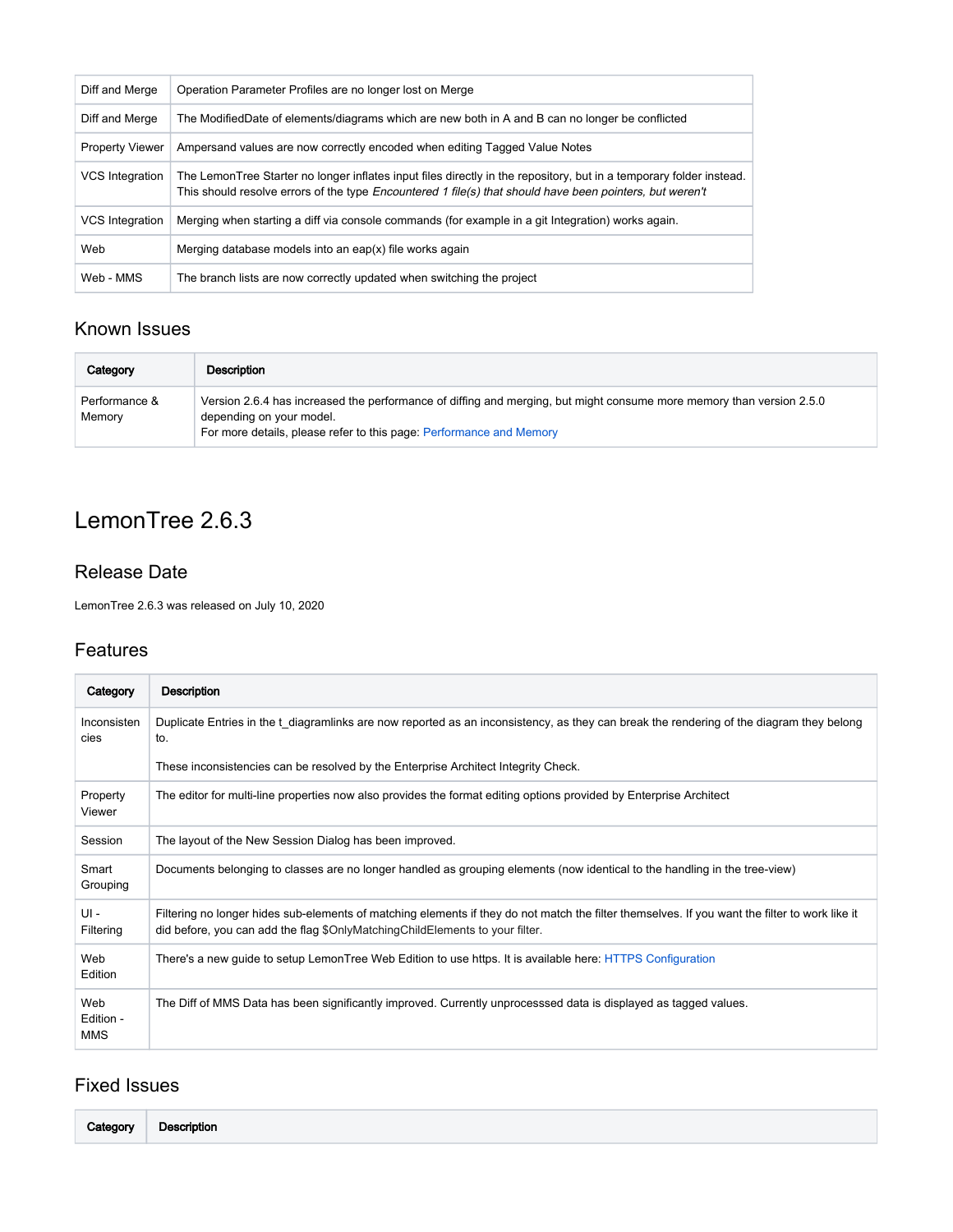| Diagram<br>Viewer              | CreatedDate/ModifiedDate are no longer displayed as attributes                                                                                                                                                                            |
|--------------------------------|-------------------------------------------------------------------------------------------------------------------------------------------------------------------------------------------------------------------------------------------|
| Diagram<br>Viewer              | Orthogonal Squared Connectors are now drawn more accurately                                                                                                                                                                               |
| Diff and<br>Merge              | The Parameters of a Sequence Diagram are stored redundantly in the PData2-field, which can overflow depending on the assigned<br>parameters. EA cuts this redundant data to fit the PData2-field. LemonTree now replicates this behavior. |
| Diff and<br>Merge              | Notelinks between a message and a constraint on a seguence diagram are now correctly diffed/merged.                                                                                                                                       |
| Property<br>Viewer             | Toggling from the Tagged Value "Value" to the Tagged Value Note in either the A or B Branch and then editing the note would actually edit<br>the Tagged Value "Value". This is now resolved.                                              |
| Property<br>Viewer             | The correct editor (multi-line) is now used for Tagged Value Notes.                                                                                                                                                                       |
| Web<br>Edition -<br><b>MMS</b> | Security Issue in the Transfer of Authentication Information has been resolved                                                                                                                                                            |

| Category                | <b>Description</b>                                                                                                                                                                                                      |
|-------------------------|-------------------------------------------------------------------------------------------------------------------------------------------------------------------------------------------------------------------------|
| Performance &<br>Memory | Version 2.6.3 has increased the performance of diffing and merging, but might consume more memory than version 2.5.0<br>depending on your model.<br>For more details, please refer to this page: Performance and Memory |
| Performance &<br>Memory | Version 2.6.3 does not process Tagged Values as efficiently as previous versions. This will be resolved in the upcoming release.<br>For more details, please refer to this page: Performance and Memory                 |
| Web Edition             | The Web Edition cannot merge DBMS sources into an EAP(X) file                                                                                                                                                           |

# <span id="page-5-0"></span>LemonTree 2.6.2

### Release Date

LemonTree 2.6.2 was released on June 8, 2020

### Features

| Category            | <b>Description</b>                                                                                                                                                                                         |
|---------------------|------------------------------------------------------------------------------------------------------------------------------------------------------------------------------------------------------------|
| Edition             | There's a new version of LemonTree Web Edition, which (partially) supports diffing of OpenMbee data.<br>For more details, please visit the new help page category here: LemonTree Web OpenMbee MMS Edition |
| Inconsiste<br>ncies | List of shown inconsistencies can now be copied to the clipboard or downloaded as a .csv file.                                                                                                             |
| UI-<br>Filtering    | The message "No Modified Sub-Elements" shown in the impacted elements/diagrams list has been changed to "No Modified Child-<br>Elements" so it corresponds the #ChildModified filter                       |

| Category | Description                                                                                                                                                               |
|----------|---------------------------------------------------------------------------------------------------------------------------------------------------------------------------|
| Startup  | LemonTree no longer takes multiple minutes to start when diffing merging files in VCS repos with large numbers of commits<br>(previous fix only partially solved problem) |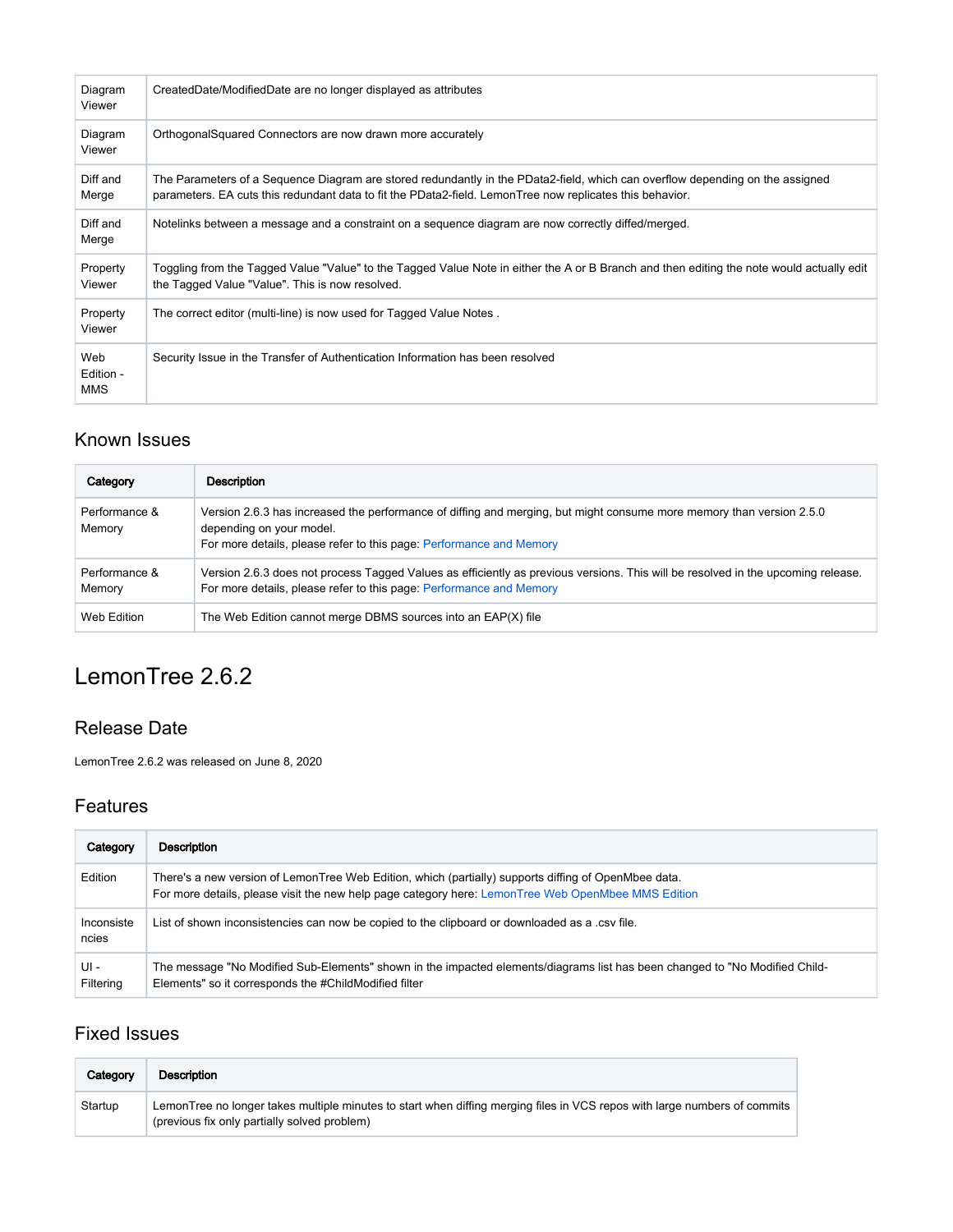| Category                | Description                                                                                                                                                                                                             |
|-------------------------|-------------------------------------------------------------------------------------------------------------------------------------------------------------------------------------------------------------------------|
| Performance &<br>Memory | Version 2.6.2 has increased the performance of diffing and merging, but might consume more memory than version 2.5.0<br>depending on your model.<br>For more details, please refer to this page: Performance and Memory |
| Web Edition             | The Web Edition cannot merge DBMS sources into an EAP(X) file                                                                                                                                                           |

# <span id="page-6-0"></span>LemonTree 2.6.1

### Release Date

LemonTree 2.6.1 was released on April 17, 2020.

#### Features

| Category                  | <b>Description</b>                                                                                                                                                                                                                                                                           |
|---------------------------|----------------------------------------------------------------------------------------------------------------------------------------------------------------------------------------------------------------------------------------------------------------------------------------------|
| Diff and Merge            | Improved feedback during the initial load of the model (the 0 - 10 % phase of the diff)                                                                                                                                                                                                      |
| <b>VCS</b><br>Integration | LemonTree now includes a separate LemonTree Starter Exe, which solves two major problems when integrating LemonTree into Git<br>via the .gitconfig or similar mechanisms:                                                                                                                    |
|                           | Configuring LemonTree as a mergetool in a Git LFS environment                                                                                                                                                                                                                                |
|                           | Configuring LemonTree to only diff/merge specific file extensions                                                                                                                                                                                                                            |
|                           | Details are available here:                                                                                                                                                                                                                                                                  |
|                           | <b>LemonTree Starter</b>                                                                                                                                                                                                                                                                     |
|                           | Œ<br>Using LemonTree Starter requires a different VCS Integration setup than the one used for previous versions of LemonTree<br>The guides on integrating LemonTree directly into Git have also been updated accordingly. Please refer to this guide<br>section for details: VCS Integration |
| UI - Diagram<br>Viewer    | Reset diagram now also resets the zoom level                                                                                                                                                                                                                                                 |
| UI - Diagram<br>Viewer    | Zoom/Pan is no longer propagated when synchronizing "by selected element"<br>For an overview of the different diagram synchronization modes, please visit this page:                                                                                                                         |
|                           | <b>Diagram Synchronization</b>                                                                                                                                                                                                                                                               |
| UI - Filtering            | Filtering updates the change numbers in the tree                                                                                                                                                                                                                                             |

| Category          | Description                                                                                                                                                                                                           |
|-------------------|-----------------------------------------------------------------------------------------------------------------------------------------------------------------------------------------------------------------------|
| Diff and<br>Merge | Previously unhandled custom properties of elements (stored in XRef entries) are now diffed and merged. This includes the<br>Owning Region of states, which is needed to preserve the assignment of states to regions. |
| Diff and<br>Merge | QualifierValues are now diffed and merged                                                                                                                                                                             |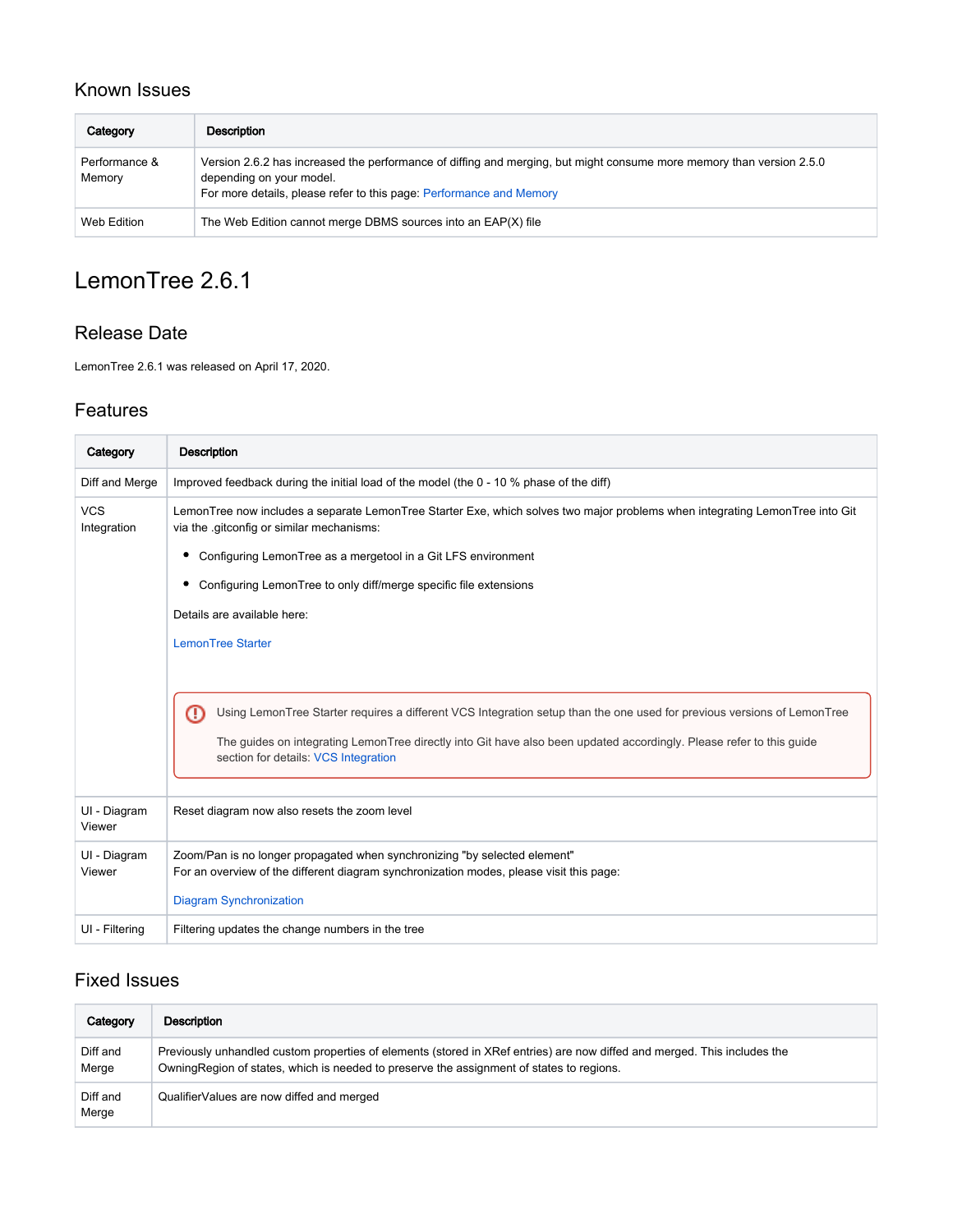| Diff and<br>Merge         | Code generation templates are now merged                                                                                  |
|---------------------------|---------------------------------------------------------------------------------------------------------------------------|
| Licensing                 | Switching from a user to a floating license now correctly checks out a license from the server and vice versa.            |
| Startup                   | LemonTree no longer takes multiple minutes to start when diffing merging files in VCS repos with large numbers of commits |
| UI -<br>Diagram<br>Viewer | The "de-sync" after zooming in/out the first time after opening a diagram is fixed                                        |
| UI -<br>Diagram<br>Viewer | Center Selected Element works in "Synchronize -> By Pan and Zoom" mode or "Synchronize -> No Sync" mode again.            |

| Category                | Description                                                                                                                                                                                                             |
|-------------------------|-------------------------------------------------------------------------------------------------------------------------------------------------------------------------------------------------------------------------|
| Performance &<br>Memory | Version 2.6.1 has increased the performance of diffing and merging, but might consume more memory than version 2.5.0<br>depending on your model.<br>For more details, please refer to this page: Performance and Memory |
| Web Edition             | The Web Edition cannot merge DBMS sources into an EAP(X) file                                                                                                                                                           |

# <span id="page-7-0"></span>LemonTree 2.6.0

### Release Date

LemonTree 2.6 was released on March 13, 2020.

#### Features

| Category                | Description                                                                                                                                                                                                                                                                                                                                           |
|-------------------------|-------------------------------------------------------------------------------------------------------------------------------------------------------------------------------------------------------------------------------------------------------------------------------------------------------------------------------------------------------|
| Addin - Git<br>Features | The LemonTree Enterprise Architect Addin now uses the installed Git Client.<br>This means that the available connection/authentication types now depend only on your local git settings, and are no longer limited<br>by the Addin.<br>Should there be no installed Git Client on the local machine, the Addin will still use its included git client |
| Addin - Git<br>Features | Clearer error messages have been introduced for edge cases when switching branches, such as switching to a branch that doesn't<br>contain the model                                                                                                                                                                                                   |
| Addin - Git<br>Features | The LemonTree Enterprise Architect Addin now logs far more information, which will help us track down the remaining issues                                                                                                                                                                                                                            |
| Automation<br>Edition   | The console output now indicates the number of conflicts detected during the diff.                                                                                                                                                                                                                                                                    |
| Diff And Merge          | LemonTree now diffs and merges the Notes of Tagged Values. You can also manually edit the tagged value note, just like other<br>properties.<br>To do so, navigate to a tagged value in the property viewer, and click the toggle to switch between "Value" and "Note" mode.                                                                           |
| Setup                   | Lemon Tree can now be installed to a directory of your choice                                                                                                                                                                                                                                                                                         |

| Category             | Description                                                                                                                                     |
|----------------------|-------------------------------------------------------------------------------------------------------------------------------------------------|
| Addin - Git Features | Pulling with uncommited changes in the Enterprise Architect model will now correctly show an error instead of the "Pull"<br>successful" message |